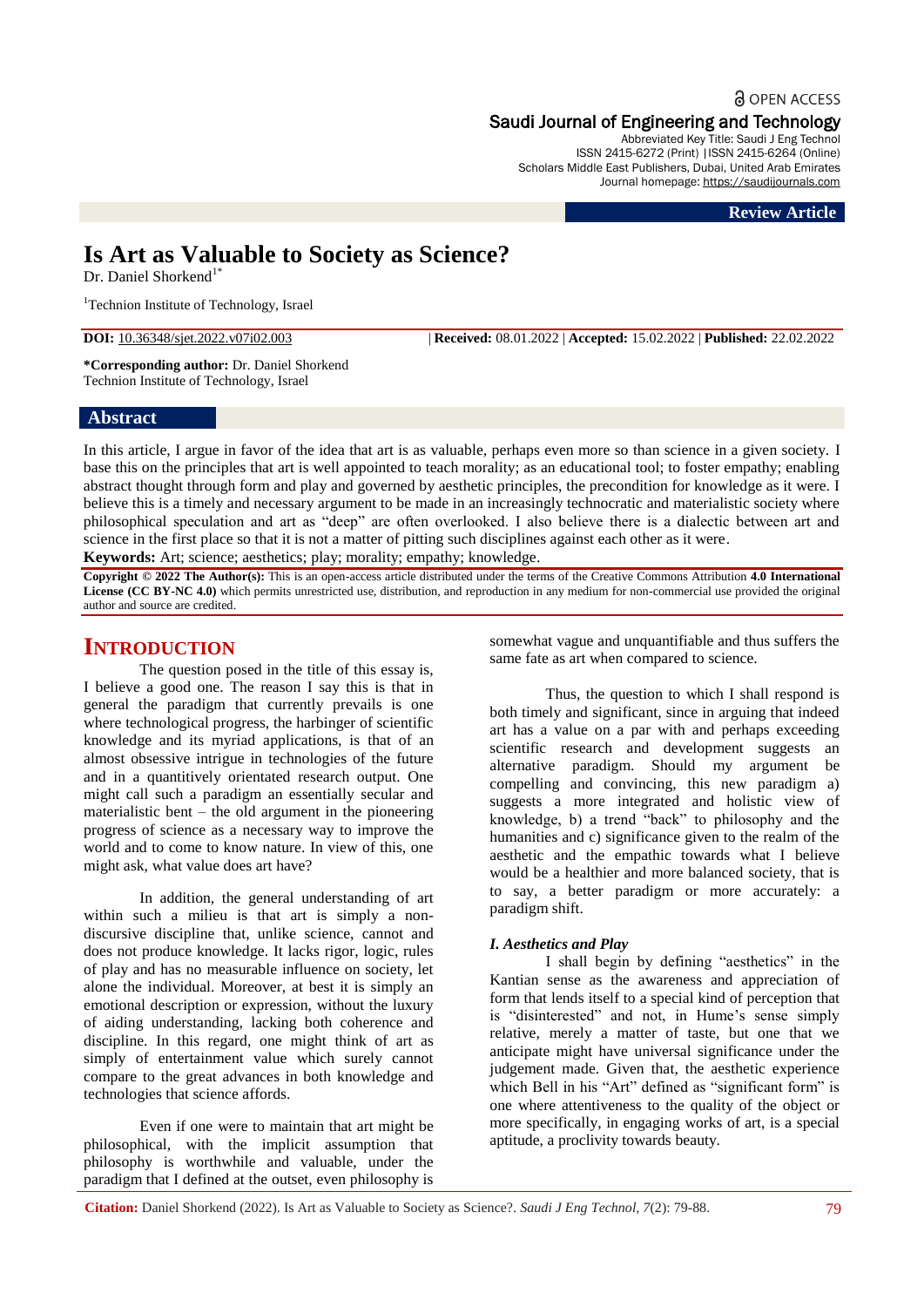Nevertheless, beauty as equivalent to aesthetic judgements is misleading and the trajectory of modern art sought to overturn standards of beauty. Today, beauty both as a definition of the aesthetic or as the defining mark of "good art" is certainly not an accepted definition, though by and large, art is yet a grappling with the very concept of beauty even if its often rebellious spirit (used here as not a negative attribute necessarily) often negates such a notion.

Yet there is a better way to define the aesthetic, without recourse to beauty, of amorphous concepts such as "disinterested" or "significant form". Such ideas have been opposed on the grounds that formalism eschews content with its erroneous "arts for art's sake" mantra. That is to say, one can expand the horizon of the aesthetic as not as once sought simply applicable to one's appreciation of nature or art, but in fact as a concept that encompasses one's very lifeworld. Such a view known today as the "aesthetics of the everyday" suggests that with the right awareness every aspect of life from grooming and domestic chores to sports and games, to research methodology in all fields; to politics and jurisprudence; to education, to the waywe-interact-with-one another, and art itself, can uplift consciousness in some way. In other words, aesthetic education is a necessary bulwark to an inspired lifeworld and its manifold forms of expression. Aesthetics is thus a mechanism where society and the individual might be improved. This applies to all domains: art itself; city planning; fair politics; a good economic system; the rule of law; educational pursuits and just being in the world – aesthetics thus conceived can confer value; heightened perception; reflection and so on which in turn leads to health. This then immediately suggests a better society that might be established.

I would further suggest that the common element of such an aesthetic awareness is the idea of "play" to which I now turn.

#### *II. Play*

Eugen Fink (1960) has written extensively on the idea of play. He bases his high praise for the concept on possibly the earliest and most fundamental rendition or expression, arguing for the cosmic symbolism of play, quoting Heraclites (in Krell 1972: 66), who appears to unite the idea of cosmic fire, logos and play in this lengthy but beautiful quote:

"….play becomes a cosmic metaphor for the collective appearance and disappearance of things in the space and time of the world. The foaming and frenzied flood of life, which instills in living beings the desire to reproduce is secretly one with the dark wave, which tears at living things away into death. Life and death, birth and dying, womb and tomb, are sisters, one to the other: the propelling power of the totality produces and

annihilates, creates and kills, uniting the highest desire and the deepest suffering. "

Krell notes that such a dramatic view of play informed Nietzsche's philosophy, which repelling the tide of the "metaphysical tradition" wherein being and stasis are emphasized, instead focuses on flux, becoming and playful struggle. In this sense, it is argued that it is the artist and child who are said to play without a goal, to enact via the body and "perform" within a world that is both real and unreal, a game defined by rules (later formulated as institutions) and yet spontaneous and free.

Yet the common belief is that play is mere diversion – entertainment – a means to refresh oneself for further labor, work, or war. However, the early twentieth century work of Huizinga overturns a strict polarity between play and work. He argues that play is also serious and permeates most activities because human beings are essentially homoludens, such that education, music, athletics, law and the religious festival are all bound by the same root syllable as is evident in the vocative for Greek in all these domains, namely pai (Krell 1972:77).

If one acknowledges the ubiquity of play, then metaphysics and the assumed status of transcendental reason, of logos is called into question. Rather, reason itself derives its objects from the carefree joy in the senses, a kind of "pagan" unity with world, whereas unlike technicist "reason", subject and object are not separate. There is what one might call a certain empathy and participatory consciousness, where both truth and illusion configure and reconfigure one another, where beings' essence, as Heidegger put it is "the game itself" (in Elden 2008:52) – das Spiel selbest. As Heraclites once put it: "eternity or time (aion) is like a child playing a game" (Elden 2008: 48). In this respect, Fink (1960) argues that play is a theatrical enactment or embodiment of the immaterial – a "speculative metaphor of the world" (Fink 1960: 105). Rather than reason as embroiled in measuring, calculating its object – the world, from the perspective of a transcendent subjectivity, itself is becoming (the game unfolds in time) and constitutes subjectivity itself. Even play itself is in a way playing with the player, as if our language plays us, rather than we controlling the world through language. Such ruminations on play carve out a space wherein joy, delight, fun and pleasure are integral to our interaction in/with the world.

Play has a social function, if at times purely imaginative (one might play-act against an imagined "adversary" or "enemy" for example); it does not elevate reflection as above life-experience but enjoins one to become aware of our activity, a certain living impulse and dynamism, a creativity as we "play with work and struggle, love and death. We even play with play" (Fink 1960:100). One may grimace with pain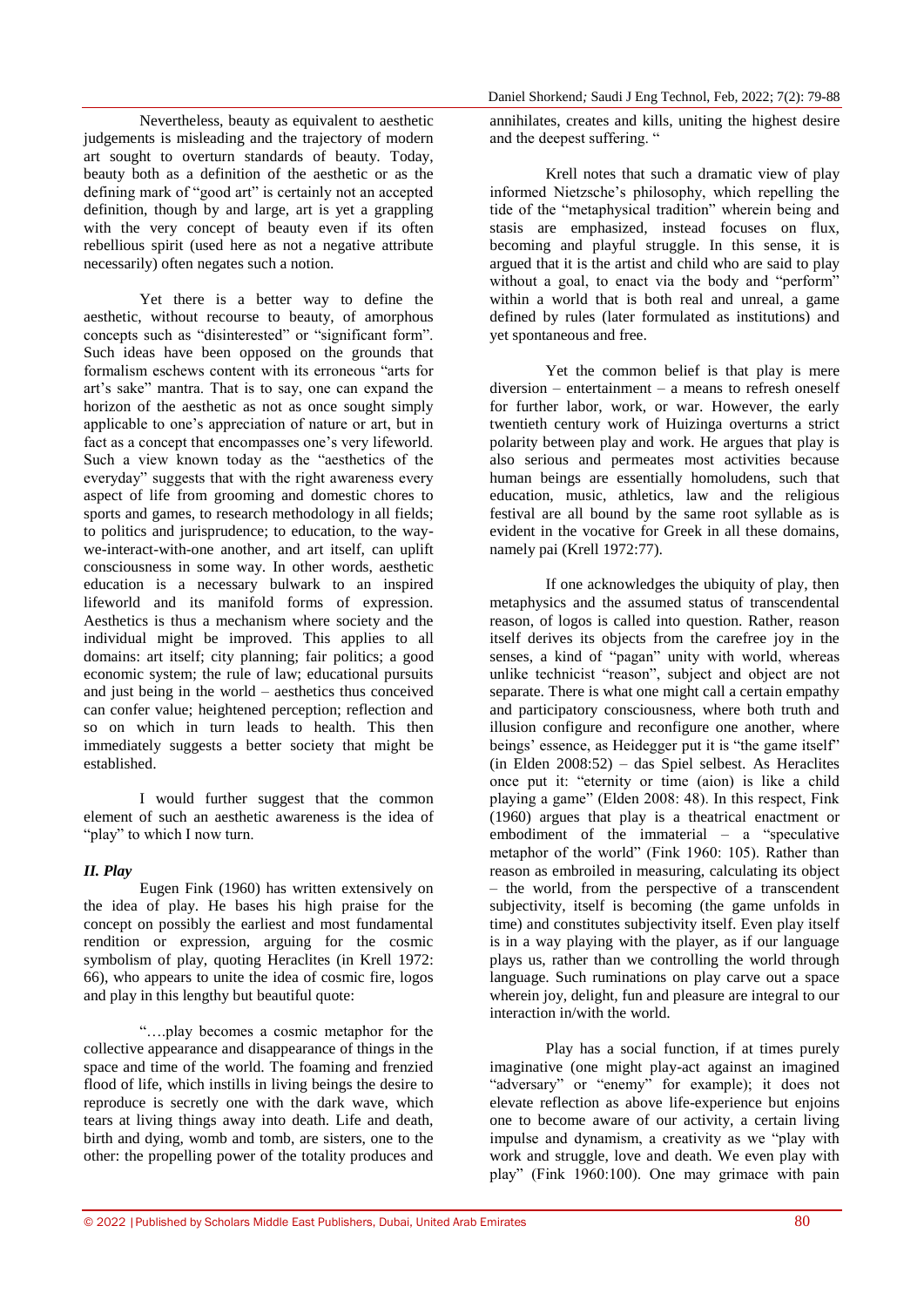while running for example (or even in contemplating), yet in a sense it is not real pain, it is circumscribed within a particular context or game – a race, solving a problem and so on…Running or contemplation are agreed delusions – ways of relating, creating, communicating even if at first only to the self. I mentioned the pleasurable aspect as most such imaginative games require real props (i.e. it is not actually "things" in the ordinary sense), real theatre, but most importantly, a joy in appearances (aesthesis), Freud am Schein. It is thus "redeemed from the weight of real life" (Fink 1960:90); it is a certain freedom and a reveling in the sensory "mask", an Apollonian and Dionysian reverence. Or what Hegel called "the most sublime expression of true seriousness" (in Fink 1960:105).

It is thus no surprise that sport as play, for example, began in the ancient games as a kinship with magical rites. My understanding of the "cosmic" significance of play reveals to me a bi-polarity. On the one hand, play as in aesthetic play (*that permeates all fields in varying degrees and ways*) is a kind of rhythmic aesthetic redundancy. By the phrase "aesthetic redundancy" I wish to connote both a monotonous repetition and the potential for meaningful, creative rhythm circumscribed by rules in the context of play and various games, where outcomes and performance/s are unpredictable. It also refers to the incessant deluge and overflow of images (sounds…) encountered in relation to entertainment and culture. It is unclear what such signs may mean, for their interpretation conforms to their function in a particular game, though signs may change in meaning over time and in different contexts. The veneer of a plot, a story, an unfolding drama would appear to give sense to the deluge of sensory data. While each game may tell a story peculiar to that game. it may also have other ramifications. The point is that to claim control of the story, assuming there is one, is problematic, in which case one "surrenders" to the deluge of sensory stimuli, to give in to "aesthetic redundancy" and the story of a particular game, without resorting to "deep" philosophy, which transmutes into ideology anyhow. On the other hand, could one then be ignorant of not living Socrates' vision to live an examined life? Awareness that these sensory stimuli are aesthetic does lead to thought and vice versa, so that life, mediated by various games, can be more subtle, intransitive, or tacit forms of knowing, where we see the borders of a particular game (for example sport or for that matter grooming, sex…and so on) and another (for example art…or for that matter politics, economics…and so on) give way and then interlink.

Mass aesthetic delusion (of which I would include the materialistic technology driven culture defined in the introduction) or hysteria or rhythmic repetitiveness (what I term aesthetic redundancy) is not necessarily a positive thing. On the other hand, imaginative and empathetic projection within the context of life is a desirable form of communication in society, mediated by various games. As communication and on a certain level simply pleasurable entertainment, there is play. One hits the tennis ball in order for there to be a return. Or does one simply want to vanquish one's opponent and thus expect no return? One might make art to say something to someone or a public (or even just to oneself) or is it to glorify? Are the various games we play and the institutions through which they are played simply a way to assert power? I believe that their power lies in their unifying elements, their way of connecting people, rather than as divisive activities.

In summary, "play" perhaps more so than other models for the world – Thales and water symbol; Plato's light symbol; Hegel and "spirit", Schopenhauer and "will" – is overturned somewhat by the concept of "play" suggesting a metaphysics beyond metaphysics. That is, transient being or rather, becoming; noble struggle and a tacit form of knowing, that which is beyond and unites the extremities of life and death as Heraclites beautifully expressed and with which I introduced the concept. In short: play is a creative form of individual and social meaning-making on a global scale. "Play", in whatever form it may assume, is such that there is a certain physicality or mediation devices that intercede between "reality" and culture. That is why the cultural art-act (performance) is so powerful – it is certainty amidst doubt, and the promise of harmony that functions as a mediating structure or perceptual lens through which "reality" assumes certain cultural forms. The role of art in particular is a form of play perhaps most suitable to such a vision and which lends itself or "mixes" with other forms of play, the aesthetic modality, of which play is a property, inhering all such expressions. This, then, at least in potential suggests that art (or the artistic perceptual capacity) is wellappointed to the bettering of society, for aesthetics itself supervenes over art and other cultural expressions (forms of knowledge), so therefore it is the driving force, and not the particular form itself, for example the sciences.

#### *III. Form*

Fundamentally, if one subscribes to the view that art's appeal is owing to its formal structure and perhaps beauty, then could one not claim that inherent in the desire to make art is what I term "a will to form". Secondly, but no less important, this "will to form" is a kind of freezing of time, a capturing of the moment and the creation of an eternal present. It is to this observation that I now turn.

I refer the reader to for example Brancusi's "Bird in Space" (1928)  $\left[ \begin{array}{c} 1 \end{array} \right]$ , figure 7. In this image, there

<sup>1</sup> <sup>1</sup> 136 Bird in space, 1928. Polished bronze, height: 137.2 cm. Circumference: 9.5-37.7 cm. New York. The museum of modern art. In Art of the 20th century, vol.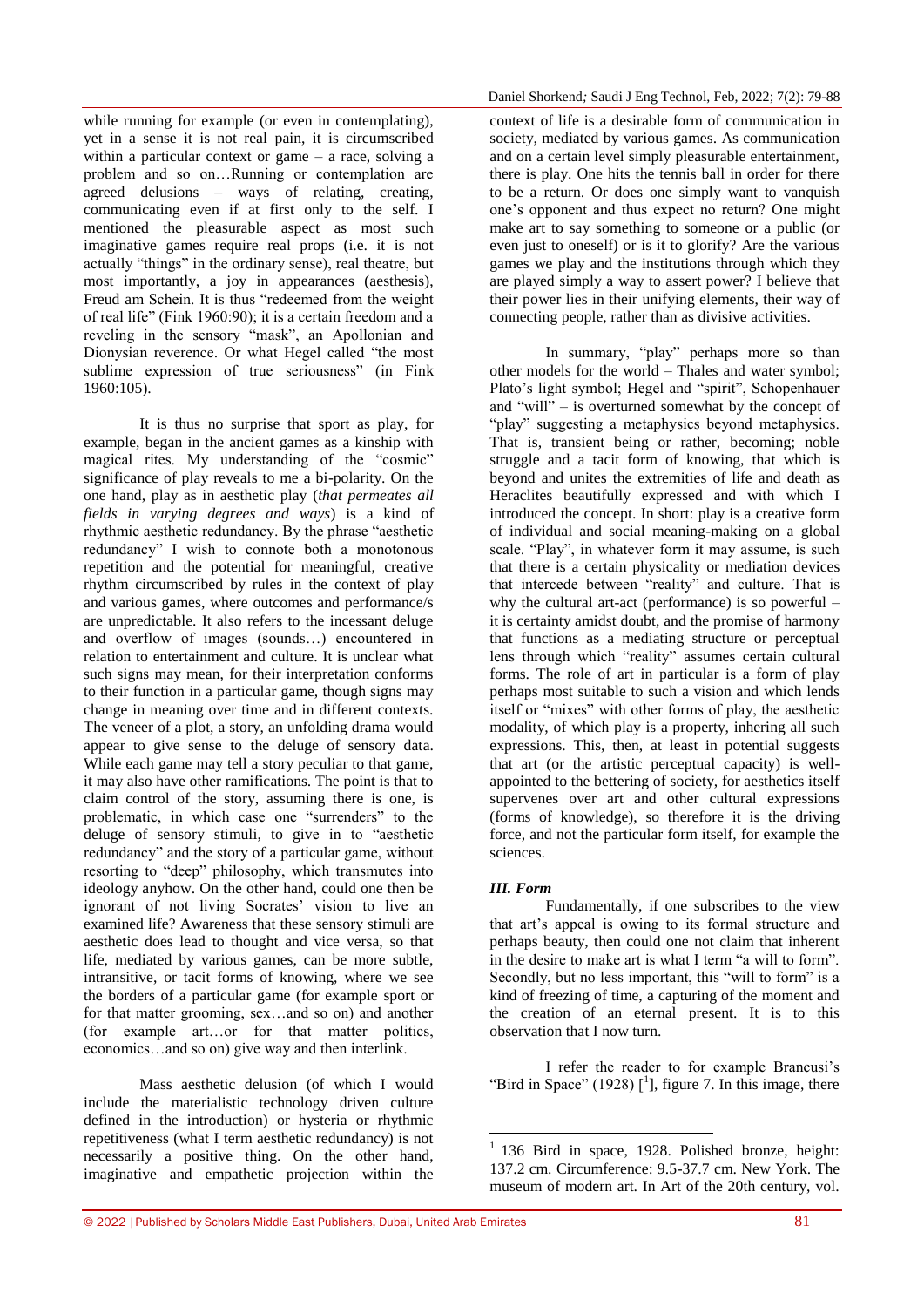is a certain tension, weight, physical aliveness, a sense of grandness, even transcendence. I attribute such perceptions to the fact that such imagery appears to me to exemplify formal mastery. In figure 7, Brancusi makes the viewer feel a sense of upward joyous surge, a sensitive linear mobility that is all the more *sacred*  given the gold bronze colour. His sculpture is soft and sharp simultaneously, strongly vertical, and yet curved and organic. Brancusi was quoted as saying: "art must penetrate into the spirit of nature and, like nature, create beings whose forms and lives are independent" (in Walther [ed.] 2005:427). In this quote, the artist reveals the desire to create new, original forms, to create forms that exist independently, that speak the silent language of art. Form is thus the vessel of meaning and formalism, a theory that emphasizes the unique visual language in contradistinction to other languages and the aesthetic disposition that certain artworks may induce in the viewer, helps clarify why we may attend so favourably to a work such as this. In its abstract quality or its abstraction, Brancusi desires to reveal "deep" reality. Now, although this position has been criticized, this modernism certainly holds a kernel of truth and "he (Brancusi) unerringly and painstakingly seeks an increasingly pure and perfect body of form that is transcendental in its immaculate finish" (in Walther [ed.] 2005:425, brackets my inclusion). Formalism therefore may be "spiritual", as it speaks of the "essential form" containing "metaphysical reality" (according to Bell) or as is the case with Greenberg, materialistic, in that we simply assert the fact of a form without attending to meanings. In either case, it appears that there is an inner need for form, a desire to be graceful, harmonious, rhythmic, effortless, in control, to flow, to hold power and if one cannot be these things or some of them, to realize them through visual perception of form, in an artwork!

We may then describe dance and performance arts as poetry in motion, as a revelation of symmetry, unity, as not been discordant. We may perceive qualities of balance and timing, pattern and design…all this through creating form and/or simply viewing eloquent forms, such as in Brancusi's sculpture. In a self-same manner, the documentary photograph (Figure 2) recorded in Kodokan Judo (1986:59) inspires a sense of balance and power. The two fighters create a vertical line, offset by the strong horizontals of the background. The sense that the physics of stasis is about to change as the uchi-mate throw will inevitably lead to the demise of the one fighter – that moment before chaos is captured and we momentarily witness the intense, forceful action just before the plunge. Through this image, we can learn what is required to execute a good throw or photograph and choose to identify with the judo player. In so doing, we project ourselves into the form as we empathize with other, as one may do so with

1

Figure 1, and in this alignment of self with image, our empathic projection "into", we transform ourselves; we intuit that the form poses a question. Perhaps the question is not only as a result of its aesthetic quality; perhaps it enters the domain of our will – do we wish to feel like a "bird in space"; can we also perform a judo throw with such gusto and verve or fall victim to it?

My contention is that images enter the mind on this level, because we need to see who and what we are and can be in order to think on it: it is the will to form that makes us; it requires an empathic emotion for other. Or in other words, we may say of art that it allows us to see the world from another perspective, as with Hegel's notion that art is the midway between sensual embodiment and the abstractness of pure thought, or at least the play between these "things". That which makes meaning is sensibly exemplified, rather than understood in logical terms alone. Sport too, as an example of play and as embodying the aesthetic as such, may also reveal an action, encoded with a picture of the sublime. Brancusi's "Bird" is finite but its eloquent form hints at the infinite and that which is of the mind, the "realm" of ideas. The sporting documentary photograph captures the singular moment of a series of movements that was the alive, vigorous activity of that sporting event, and in that stillness creates the potential for that which has no limit – the idea of the sublime and the "realm" of ideas. On the other hand, Brancusi's abstract configuration may be arguably locked into a modernist aesthetic of "pure form" and "disinterested contemplation" and then subsuming the interpretation of the photograph of the judo throw under the same aesthetic, but clearly labels the former as "art" and the latter as "sport".

Klein's performance piece (Figure 3)  $\lceil$  <sup>2</sup> ] operates differently. It is art and it is sport (or more accurately art manifested through sport). It exists aesthetically as an embodied art form that is at once a sport-like dive and an artistic intervention breaking the code of the "white cube". It therefore offers an aesthetic that is neither disembodied contemplation, nor embodied contest against other bodies. It therefore offers, at least in theory, a life-praxis where aesthetic expression is mediated by the body. Of course, the fame of the photograph means that it does suffer the fate of being "merely" an art object with a certain value, a photographic relic of what promised so much in terms of transcendence through action. By transcendence I here mean the going beyond binary categories such as that between thought and action or art and science and indeed between art and sport.

1

ii, Tachen, Walther (ed.), photography: K. Hannef, p 427

 $2$  Yves Klein – Le Saut Dns le Vida (Leap into the void [1960]). Photomontage by Shunk Kender of a performance by Klein at Rue Gentil-Bernard, Fontenagaux-Roses, October 1960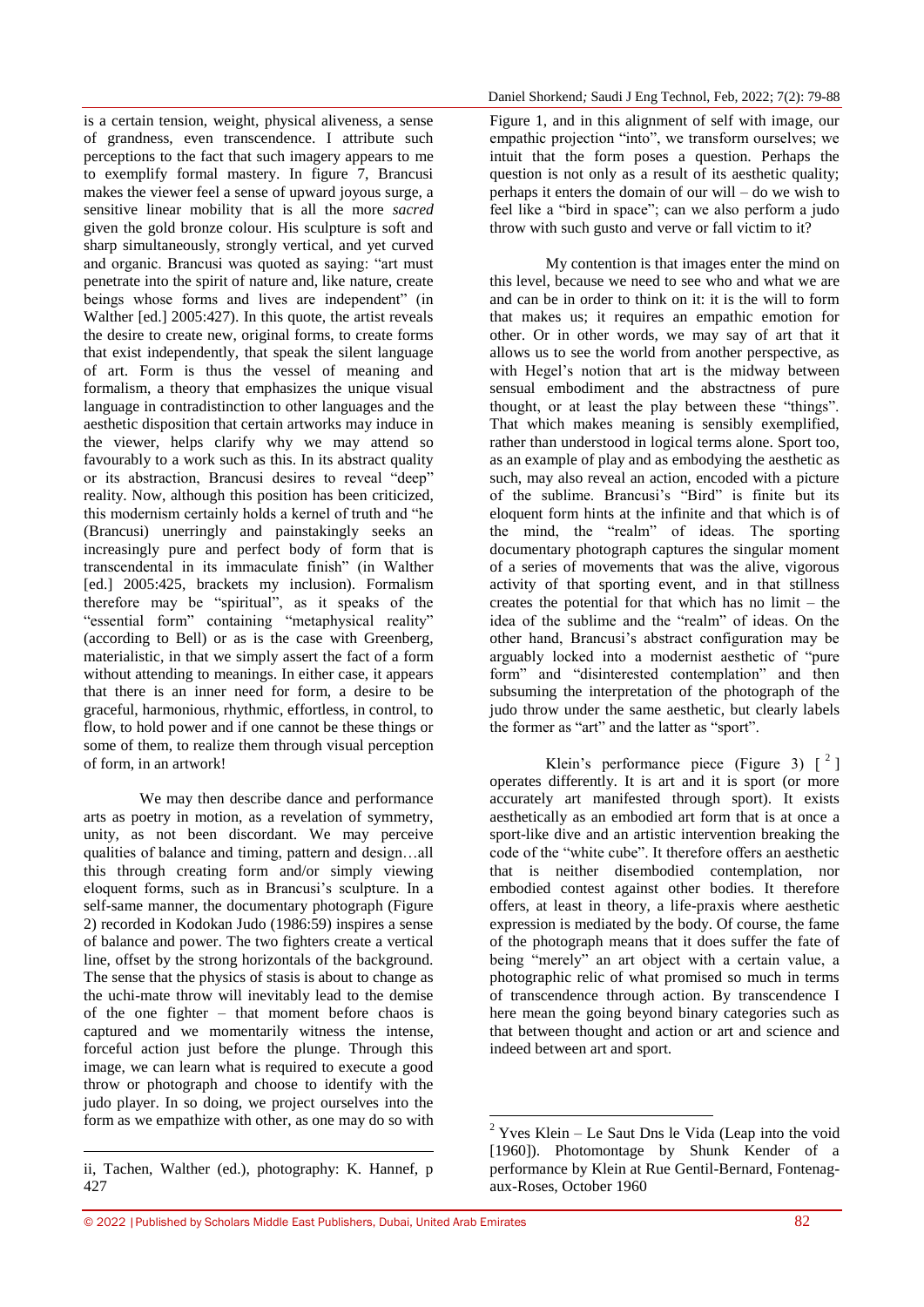

**Figure 1**



**Figure 2**





As such one could see a work such as this as one of many significant precursors of performance art, subversive counter culture and the recently so-called somaesthetics initiated by Richard Shusterman where it is the expression of the living body as a "site of sensory appreciation (aesthesis) and creative self-stylization" (blurb of somaesthetic online journal - 2008) that make many contemporary artistic interventions in performance, installations and digital art and in particular the way the body in movement, space and time dimensions determines one's experience of reality, disrupting the old Cartesian mind/body polarity. In this sense neither concepts nor a singular aesthetic defines art or rather defines how one may understand sport (as with a myriad other cultural forms of play as hitherto argued) as artistic. The proximity between art and sport is intuitive, sensed and somewhat conceptually

analogous. Klein's "jump" expresses the freedom in bodily action like an accomplished diver and at the same time it is an impossibility as he (the body) must plummet to the ground. This reflects our dual desire to both overcome gravity and work with gravity, of being inscribed in and as a world.

This could be seen as a precursor to some contemporary art, especially that linked to somaesthetics, where art and science interlink, where the visceral quality of the senses, movement and actual bodies also suggest a blurring of the distinction between art and other domains of mind-body expression. And in the process, one may surmise that Brancusi's abstract configuration dissolves into a forceful – gravityintensive – sport act such as the judo throw. This then resolves itself in a new art performance such as Klein's, which yet begets another comparison to a sporting moment (though this is not explicitly shown as another illustration as such, one may imagine it so). The only difference then between calling one thing sport and another art is 1) intention of the "actor" and 2) context. It has nothing to do with what is merely visible or aural.

Should we however expand our horizons and choose to see the "world as sculpture" (following James Hall, 1999); should the sportsperson, for example see himself or herself as expressing an artistic act, and should the artist acknowledge the sport of his craft and its institutional, highly competitive reality, then there cannot be a rigid distinction between art and sport or any other domains of human, cultural expression. Or at the very least, this argument should buffer the thesis that we can talk about sport etc. as art-like. Perhaps, allowing some speculative license, we can say that this discursive assessment points to an art of living beyond both stadium and "white cube". Art and sport, for example are only a taste of what could be beyond the limitations of a fixed space-and-time constraint.

When we see an image or picture the flow of time is arrested. When we watch a sports event, the world of make-believe usurps the rather more serious flow of time that is life. In this way, art and sport transports us to a kind of eternal present. Halt (2008), reflecting on Gumbrecht, believes that in the evocation of athletic beauty, the "everyfan" as he calls it, suggests a choreography of beautiful play in which "… the sudden, surprising convergence of serial athletic bodies in time and space" (Gumbrecht in Halt 2008:52) create a larger-than-life moment. In the athletic ideal there is an aesthetic, formal quality. This is also due to the kind of sculptured body of the athlete. The sports arena is an ideal space in which that moment is elevated. Halt argues (following Gumbrecht) that there is a sense of "oneness" in such "moments of intensity", a feeling of communion, even a "momentary loss of self", or transcendence of individuality, that actually begins with beauty. He continues by saying that "the unexpected appearance of a body in space, taking a beautiful form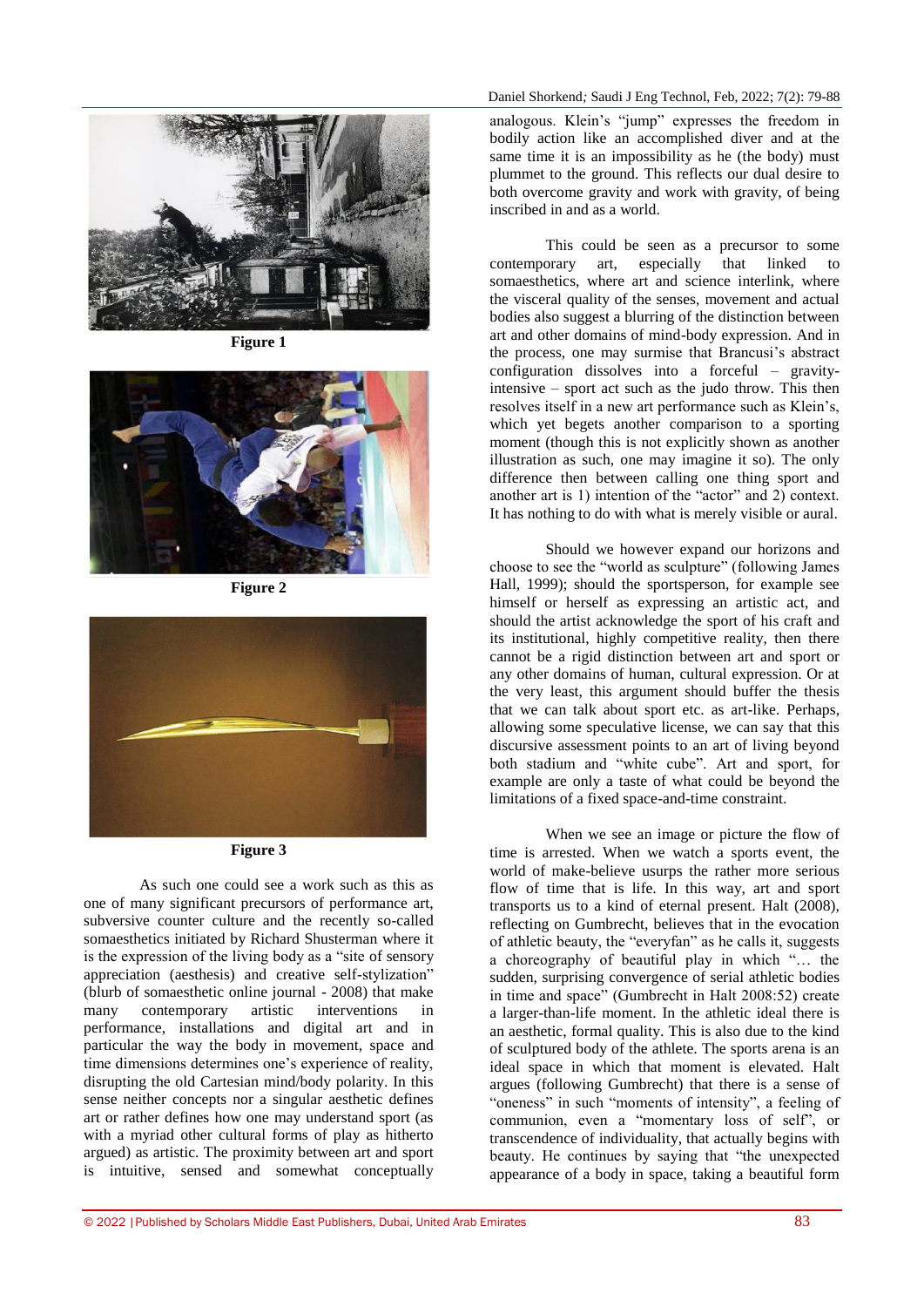that just as quickly dissolves, can be thought of as a kind of epiphany" (Gumbrecht in Halt 2008:56).

I would claim the same effect may be inspired through the images presented in this section. Figure 7 and 8 imagine the relationship between inner and outer dimensions in making an art object or performing in sports, for example and the reception thereof in visual terms which may or may not lead to the appraisal of the beauty of the art or sports' "object". Figure 9 resolves the tension by allowing art and sport, for example to "touch", and in so doing cannot easily be named. In this sense it is ineffable but mutable in the same way the figure of the artist apparently "flying" will descend to the earth unless gravity should cease. Yet we are the figure, the body that will meets its end. But it is a construction, a game – obviously the artist will be fine after the staged event. But then art and sport, for example are a form of trickery and illusion – or rather "play".

Gumbrecht makes the point that "Beauty is not the goal of competitive sports, but high-level beauty, the human beauty we're talking about here is beauty of a particular type. It might be called kinetic beauty. Its power and appeal are universal. It has nothing to do with sex or cultural norms. What it seems to have to do with, really, is human beings reconciliation with the fact of having a body" (Gumbrecht in Young 2008:10). It is the pre-discursive body through which the self acts; it is the body that becomes the very materials out of which form is composed. And in that presence of self through the body, there can be a dramatic moment, a sensual, though aesthetic, perception. One is not referring elsewhere and treating the sports moment or the execution of an artwork as symbolic. That is, like Kant's ideas, we attend to beauty for its own sake without a definite concept, via the free play of imagination and understanding. It is disconnected from "everyday" life, and not grounded in concepts, since nothing in the "everyday" world is at stake, that is, it's really a game, fantasy, a picture…though here it serves to elucidate the question of form in and of itself.

What I have also been pointing to is the role of the pre-discursive body in human meaning and understanding, the inscribing of the body to be aesthetically moved by the sensory impressions that constitute both art and sport, for example. I would further conjecture that this "will to form" is predicated on the need humans have for order, pattern and harmony, sensory stimulus that calms or exhilarates us. In that sense, art and sport, for example might offer us a vision of clarity and precision. Form is therefore necessary for intellectual, sensuous, intuitive, and emotive dimensions of being, the four-pronged compass of human agency as expounded by Jung (1875–1961). Allowing some speculative license, one might claim that Kant, for example sensed this integration of the "the four-pronged compass of human agency" in not

being able to define the aesthetic experience in literal, discursive language. Furthermore, the very fact that Kant (1952 [1790]) even deals with humor and its health benefits, implies that he recognized the "other" of universal reason and the gamut of human cognition and affect.

In summery one might apply these observations, with the following assertions: 1) art draws from aesthetic perception, 2) aesthetics imbues form with meaning, such as the appreciation of beauty and motivating contemplation; 3) such awareness" manifest in all cultural domains, such as sport; 4) it further concerns the body as the nexus between the sensory and cognitive and therefore may 5) inspire a science grounded in such aesthetic awareness. The implication of these propositions is that artistic experience may lead to world bettering, a better society.

# *IV. Education: the function of history and rules*

To the unjustified common opinion that art, unlike science has no rules, no logic, no discipline and therefore produces no knowledge or at least nothing significant compared to the success of science, one can answer with the following refutations:

- 1. History of art or the study of visual culture is perhaps the surest way to understanding the various phases of human history. Art is the vestige of a cultures' very being and although physical relics of the past may be understood in terms of other disciplines, such as archeology; history; literature and so on and so forth, art is one such key to unlocking the understanding of self and of a particular time in human history, of time and place – and therefore constitutes knowledge. Both in relation to other disciplines and as a discipline in itself, art history, aesthetics and studies in visual culture are perhaps even more comprehensive in our understanding than science, since science too, in becoming relics of age upon age, becomes subsumed as merely another iteration of visual culture, of fashions and mores and of a partial knowledge of nature.
- 2. Endorsing "Aesthetic education" as propounded by Schiller, I maintain in line with my arguments above, that indeed it is the realization of the aesthetic that will lead to: 1) a more robust and integrated knowledge base, 2) self-understanding and therefore 3) a better, more moral society.
- 3. As in a scientific discipline or any game, making art consists as much with rules and methods as a cognitive discipline or games such as mathematics and has as much application to the "real-world" (in terms of ideas and culture) as does the realm of pure mathematics in its application to the sciences. In addition, these rules may be imbibed and expressed and also develop or counteracted in game changing behaviors and techniques that allow for creative progress, just as a scientific theory may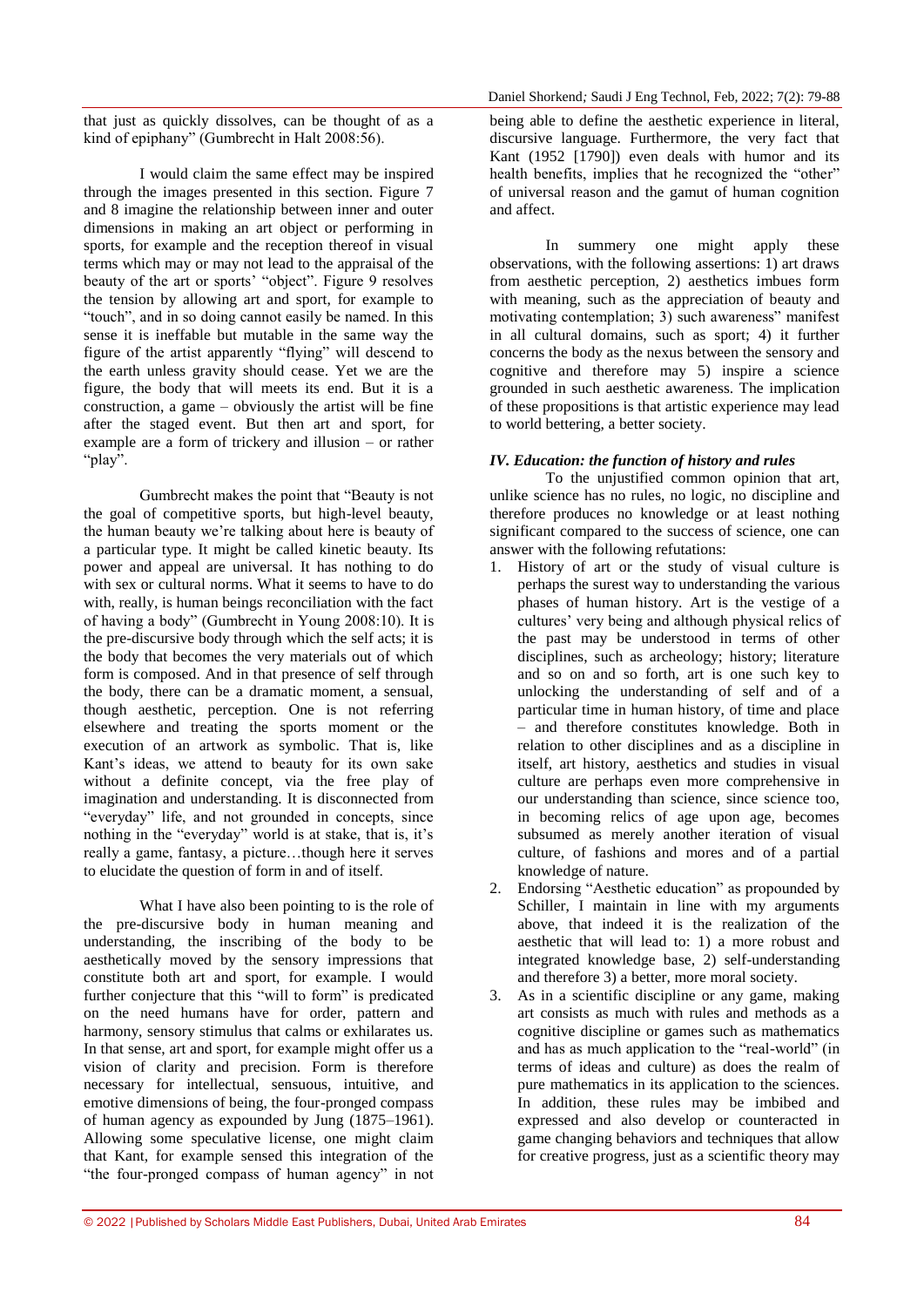be replaced or improved by an even better scientific explanation of phenomena.

The upshot is that art is both necessary and instrumental in world bettering.

## *V. The Metaphorical*

Metaphor (is) the likening of one thing to another in varying degrees of expansive connection between that one thing and that of the other. Metaphor is distinguished from literal language and thus a literal correlation between a thing and its description, that is, the thesis of correspondence thinking. Potgieter (2007:58) writes that "… whilst it is true that the metaphoric instability of language deconstructs the correspondence paradigm, it also inaugurates an understanding of art as a place for the creation of new meanings", which he associates with the "metaphoric paradigm of art". He draws from Heidegger's (1971:62) idea that metaphors, in a sense, assist in establishing new, concrete worlds. That is, metaphors assist in imaginatively projecting, and thus creating new possibilities.

If we concede that the "language turn" implies we do not have access to a "true reality", only endless surfaces, then art is not so much a copy of the real or original, but a new aesthetic, one that embodies the fractured state of signifiers that abound and that could become part of a process of openended discourse on the work of art, both inscribed and yet not inscribed by a specific language system. That is, signifiers may have a definite meaning (content) in the context of a specific language as a kind of Wittgenstein-like "form of life". but the possibility of a signifier coming to mean something else in relation to a different set of rules and language also exists. In this respect, the signifier becomes disembodied from its literal (precise) meaning and functions in another way.

So that when Potgieter (2007:59-60) says that "metaphor is understood as a relation between literal and figurative meaning, transparent and vague meaning, essential and decorative meaning, concrete and abstract meaning, original and imaginative meaning…", this may point to the instability of circumscribing the signifier within a definite language game. Another way to perceive the metaphorical play of images and/or words is to recognize the difference that analytical philosophers draw between different senses of the word "is" or as in mimetic resemblance. On the one hand, "is" means identity as in X "is" Y, that X and Y are necessarily the same entity. On the other hand, "is" specifies that X and Y are not identical but contained within the same set, so that they share in Wittgenstein's terms, a "family resemblance". Metaphor belongs to that second category in as much as one is not equating two seemingly disparate concepts, but rather suggesting a confluence, a similarity, while they still remain distinct entities. For example, to draw a likeness

between a painted tree and the notion of, for example, a life generating principle is not to say that the latter concept "is" the tree in terms of identity, but merely pointing to a shared aspect of both such concepts. This renders the metaphoric play of art akin to a type of "fuzzy logic"  $\left[ \begin{array}{c} 3 \end{array} \right]$ . This also reflects the oscillation between complementary pairs and "paraconsistent logic" and Godel's "undecidability" that coheres with my task of demonstrating parallels and confluences between art as the paradigm case of the aesthetic and other cultural forms of expression.

If metaphor does function in this way, we may say that art is an activity that can forge new meanings and connections. Thus, although one may not be able to say what the precise meaning of an artwork is, and an artwork is not just a discursive idea, it is emotive, imaginative, instinctive, aesthetic…one can offer another metaphor to engage with the art form. This kind of ineffability prompted Potgieter (2007:56) to remark: "All meaning is a metaphoric interpretation of a metaphoric interpretation". In other words, though postmodernism has discredited the correspondence thesis as applied to the image and/or the word, this does not necessarily foreclose on meaning, and here I suggest this meaning is in that art may evoke a kind of metaphorical "play". Kearney (1988:358) states that postmodernism may "be the twilight of great art or the clearance of a space where alternative modes of communication may evolve". In this sense, Lyotard's paralogy (1984) comes to mind as metaphor may induce a constant changing of the rules of the game so as to inspire new games and ignite a metaphorical subtlety. It is this creative process in art that evolves and opens society to constantly renew itself, a healthy recipe to its success I would maintain, while scientism would lead to a literal, superficial correspondence paradigm.

# *VI. Empathy*

1

During intensive philosophical debates on aesthetics in nineteenth century Germany, Robert Vischer introduced the concept of Einfühlung in relation to art. Theodor Lipps subsequently extended its use from art to visual illusions and interpersonal understanding. While Lipps had regarded Einfühlung as basically similar to the old notion of sympathy, Edward Titchner in America believed it had a different meaning. Hence, he coined the term empathy as its translation. This term came to be increasingly widely accepted, first in psychology and then more generally. At around this time, Vernon Lee explicated a theory of empathy in art wherein she studied body movements in

<sup>&</sup>lt;sup>3</sup> This term refers to a form of multivalued or probabilistic logic. It deals with reasoning that is approximate rather than fixed and exact. In contrast to traditional logic theory, where binary sets have twovalued logic, true or false, fuzzy logic variables may have a truth-value that ranges in degrees between 0 and 1.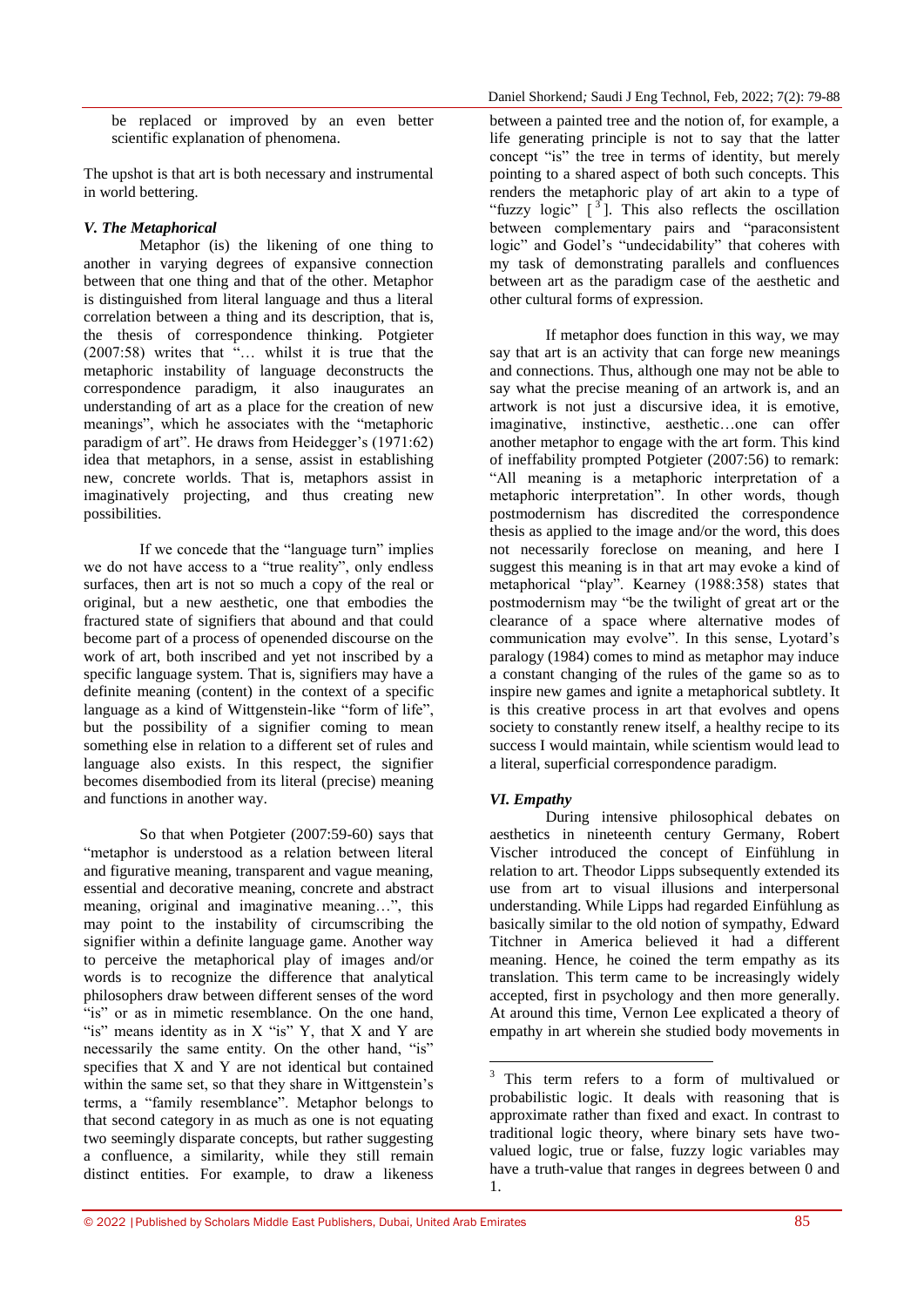relation to aesthetic form. She developed an empiricalbased empathy theory of art. As she states: "is not what we call the conception of the abstract relation outside as a perception of a concrete relation inside us? The innervation of certain movement, the basis of a movement itself" (in Lanzoa 2009:330). In these terms, she develops a physiological and emotional response as vital elements for the appreciation of beauty and she conducted her experiments in gallery and museum settings in the 1890s. She showed that there is a kinaesthetic of art reception that moved the body in a manner both emotional and actual.

Robert Vischer argued that such movement in art is not simply physiological but psychologically rich involving a projection of movement, bodily feeling and even the self into the object of aesthetic appreciation, an expansive ego-based immersion in the art-object. For Lee this constituted the confluence of body-mind reactions – that is, while Vischer focused more on feeling derived from, in the main, optical pleasure, Lee's focus is on motoric response mechanisms influenced by aesthetic experience. And this bodily resonance sharpens and focuses the aesthetic repose and contributes to the general well-being – a certain "tactile sense" and "muscular sense" is involved in judging of weight, resistance, impressions of the object that are mirrored by the perceiving subject. This in turn produced a "sense of living in those who experienced it…and gives us the life-enhancing qualities of the object" (Lee in Lanzoni 2009:339). This draws from Nietzsche's belief that art and aesthetic experience results in a heightened sense of the capacity for life – derived from that which is otherwise beyond the ordinary, everyday life. It requires imaginative projection to see from the others (or perhaps even the artist's) projection and emphasizes in what Merleau-Ponty might describe as lived bodily experience rather than pure abstraction, of play and desire and compassion.

Yet this rare experience can be found in everyday objects and Lee uses the example of a chair and a bowl to show that we somehow intuit and perceive in the object of attention a physical (and mental) "positioning" in relation to it that is a visceral effect which may be empirically measured so that, for example, "spatial dimensions were translations of perceptual modes bound to bodily extensions"<br>(Anstruther-Thomson 1924:67). Consequently, (Anstruther-Thomson 1924:67). Consequently, harmony and pleasure is a kind of "aesthetic instinct", deeply rooted in the needs of the organism and leads to well-being.

Worringer in 1908 in his work Abstraction and Empathy takes a different track to Lee. He argues that representational art is comfortable and "objectified selfenjoyment" (Worringer 1908:16), whereas abstract art thwarted the empathetic impulse producing an unease. Both abstraction and representational art, however,

existed on a continuum of self-estrangement, relinquishing autonomy in absorption in the art-object; in the case of abstract art inducing emotional discomfort. For Lee, empathy was just as possible for geometric as for organic forms. One could say much of these discussions centered around the implied energy and movement of shapes and patterns particularly as abstraction began to take root. It seems that a confluence of the haptic and optic requiring the active experience of the individual spectator – and the birth of cinema heralded an emotive projection with the moving narrative and optical "visual music" akin to realistic representational art. The waning of narrative in painting and sculpture via abstraction was perhaps fueled by the  $increasingly popular$  cinematic arts  $-$  the moving image.

One can perhaps sum up the fascination for "reaching out" to the aesthetic form as the senses becoming more spiritual and the spirit more sensual. While Robert Vischer found a lexicon of such terms to express this: Aufuhlung (responsive feeling), Nachfuhlung (attentive feeling) and Zufühlung (immediate feeling), it was Einfühlung (empathy) that inspired much discussion. It conjured a resonance between spectator (viewer, listener…) and "object" that permeated perhaps both with a sense of striving, activity, power and energetic repose. Wolfllin held a similar view, namely that "we invest inanimate objects with inward states by analogizing between their physical shape and endowing on the other body posture and mood" (in Podro 1982: XXIV). Moreover, even verbal expression and written poetry is rooted in our ways of speaking which is based on the biological evolution of the tongue, palette, teeth, gut and thorax – we cannot separate mind and body as such.

Whether this could be grounded as a universal aesthetic – described both physiologically and psychologically  $-$  is debatable, and often subsides into mere elitism. It also could be construed as attentiveness to "pure form" and thus falls to the criticism levelled at formalism, or as expressive in been concerned with definite emotional dispositions of the maker and viewer in relation to the aesthetic object, which falls to the "intentional fallacy" and utopian Tolstoian brotherhood through the arts – both of which are contentious. What is interesting is that the "faculties" for "sympathetic" and "empathetic" responses in humans are and "empathetic" responses in humans are neurologically identical (Gladstein 1984:42) so that the sympathetic and empathetic are similar human experiences even as the former initially held sway in aesthetics. Both, however, are signs that do seem to constitute a universal language both formally and emotionally, for example, we "read" the facial expressions on another person or his/her gestures in communication (cultural differences aside).

Nevertheless, empathy (like sympathy) captures a sense of both identification with other (or the aesthetic object) and alienation (as self cannot fully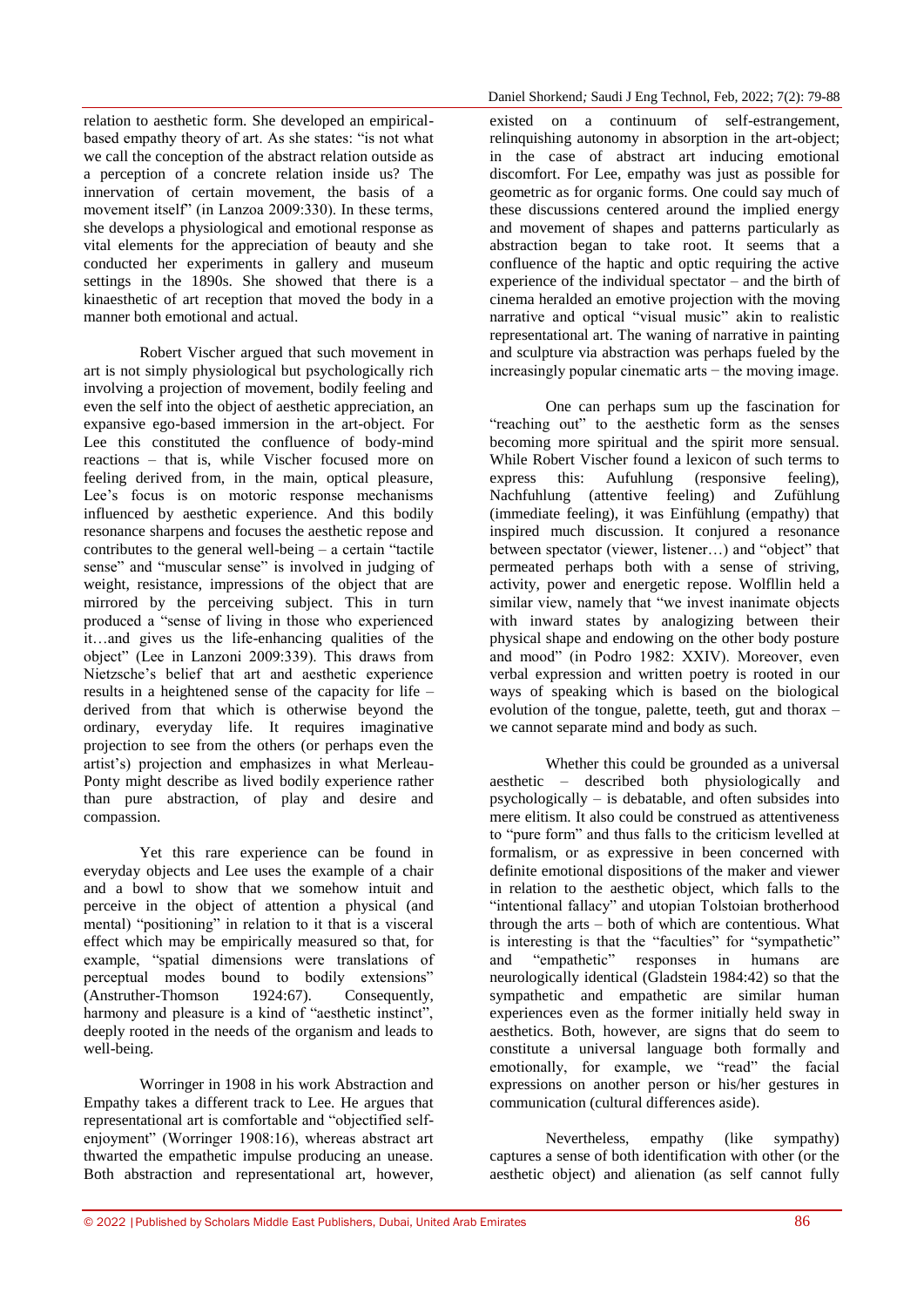know other). In this regard, Einfühlung describes both a powerful egoist urge and identification and its demise or lack of conceptual awareness when aesthetic experience and its physiological and psychological base are not circumscribed by culture (when the game is over). In this respect, a tendency towards the aestheticization of the everyday and the extension of the boundaries of art through considerations of the "living body" (or somo) as well as the lack of a cultural distinction between the everyday and the high seriousness of fine art, it would perhaps be useful to renew theories of Einfuhlung.

Feelings of awe, fright, love, horror, beauty and so on are because of one's embeddedness and relationship between ourselves and "things". Understanding presupposes a certain intimacy (empathy). Understanding is also not just making sense; it also means learning how to inhabit a new world so that hermeneutics – how to interpret what is there – is a "practical philosophy" which shows itself in action. For Danto it means entering into the history and theory – the hermeneutic circle − of the art world. Though this theory could be construed as a vindication of high art, Shusterman's pragmatist aesthetics by contrast takes an active role in reshaping art, particularly in the direction of awareness of the facile distinction between high and low art and between art and life. One implication is that other aspects of life may overlap with art. But most poignantly is that empathy in art is the way we relate, connect and share; it enhances a world consciousness.

# *VII. Morality*

The reason art may be shocking or in its less severe form simply original, is that we assume art to be the vehicle for moral truth. Certain behaviours in art would not be tolerated; how much more so in life proper? However, art is marked by an on-going aesthetic revision and thus by implication, no clear moral standard. The institutional realities of art recognizes that indeed art is a reflection of extraaesthetic designs, namely philosophical, religious and political concerns which have moral implications. The upshot is the ideals of political regimes end up usually prescribing what kind of art is acceptable and the form that other cultural domains, including science, should take and in the process art becomes less than ideal, and simply a reflection of a philosophical and political system. In other words: both art is a platform for moral ideals that may reflect an overarching political dispensation or may be a site for a critique of those ideals or neither (as a self enclosed game). However, intentionally or not, reflects a moral concern. For example: Minimalism reflected a positivist philosophical ideal and critiques that in its emptiness (Bell 2007).

Moreover, it is here argued that a healthy skepticism mitigates the human propensity towards "final" truths and moral prescriptions which we tend to idolize and venerate in the name of some ideal. This tendency to find a stable form or image and thus restrict the "light" with the appeal to a set of ideals, I dub "idolinisation". This begs the question as to whether there can be a moral agenda that permeates art. Historically and based on theoretical perspectives the answer has been affirmative, but the consequences often dire, so that the very notion of "the moral" is not necessarily tenable as an ideal in art. In saying that I have projected a moral imperative, which in itself should not be idealized. In other words, there is a tenuous boundary between idealization (aesthetics) and ideology (extra-aesthetic) and it is not clear how to negotiate that borderline. We are left with an existential abyss. Or we consign art and sport to that of an idyllic realm, an imaginative construction.

Education through art, I suggest does at the very least bring the question of morality to the fore, while at the same time offering a liberal vision of critique and individualism, a questioning of traditions and norms. This same rebellious spirit, if you like also marks the scientific venture in which conclusions can only come at the price of research and proof. This I believe might be indispensable for a better society.

# **CONCLUSION**

The arguments in this essay for the reorientating or rather the shifting of the mass blind following of science and technology at the expense of art, is both mistaken and unfounded. I have argued this by establishing aesthetics; play; morality; form; empathy and intellectual robustness of the arts as key to cultural expressions in general, and science in particular, and that such an appreciation and reorientation might lead to a better, more balanced and healthy society.

So, in answer to the question that this essay posed, an emphatic and resounding "yes" in favour of the arts as a site for both the generation of knowledge and a deepening of the sciences, in respect of advocating a space for philosophical, metaphoric thinking and an open-ended creative play. This leads to aesthetic formal awareness; heightened perception; symbolic thinking and while beauty may not always be the prevailing sign or outcome, health is defined as not simply in the physical, materialist sense exclusively, but, in addition, in terms of inner, psychological and what might be termed, spiritually elevated states of being. It is at this point that art can begins to contribute to the true improvement of societies. And science will follow, rather than simply claim epistemological supremacy and dominance. For what I have been describing can perhaps best be understood to mean that there are different levels and kinds of knowledge: while science may describe and explain nature in a physical sense, it is mute on other levels – levels where art is more apt to so describe – and it is that level that should motivate scientific effort in the first place, for science is